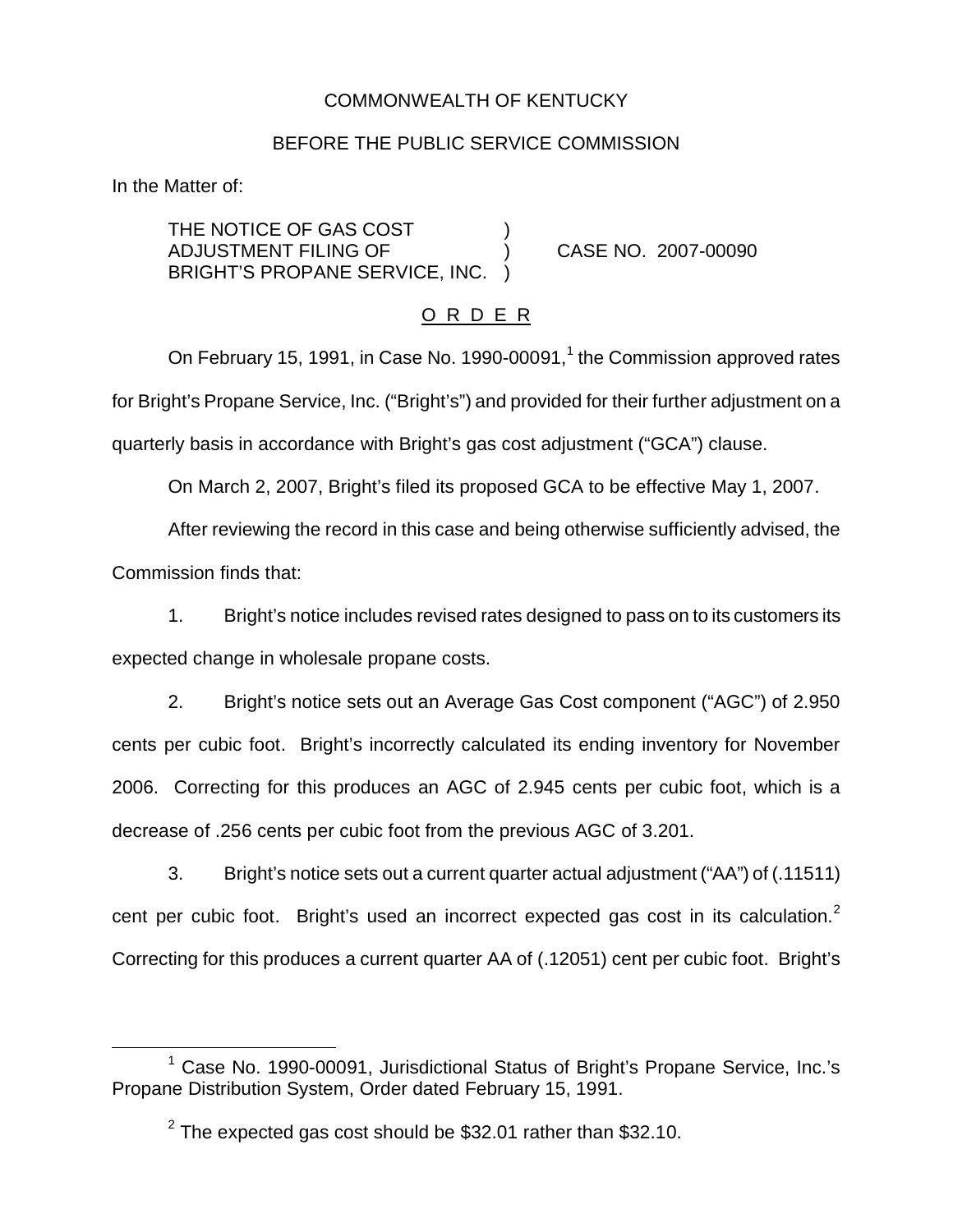total AA is (.22651) cent per cubic foot, which is a decrease of .0535 cent per cubic foot from the previous total AA.

4. Bright's notice sets out no balancing adjustment.

5. Bright's notice sets out 1.5 cents per cubic foot to recover overhead operating costs as approved in its tariff.

6. Bright's gas cost adjustment ("GCA") is 4.21849 cents per cubic foot, which is a decrease of .45451 cent per cubic foot from the previous rate of 4.673.

7. The rates in the Appendix to this Order are fair, just, and reasonable, and should be approved for final meter readings by Bright's on and after May 1, 2007.

IT IS THEREFORE ORDERED that:

1. The rates proposed by Bright's are denied.

2. The rates in the Appendix, attached hereto and incorporated herein, are approved for final meter readings on and after May 1, 2007.

3. Within 20 days of the date of this Order, Bright's shall file with this Commission its revised tariffs setting out the rates authorized herein.

Done at Frankfort, Kentucky, this 20<sup>th</sup> day of April, 2007.

By the Commission

ATTEST:



**Executive Director**